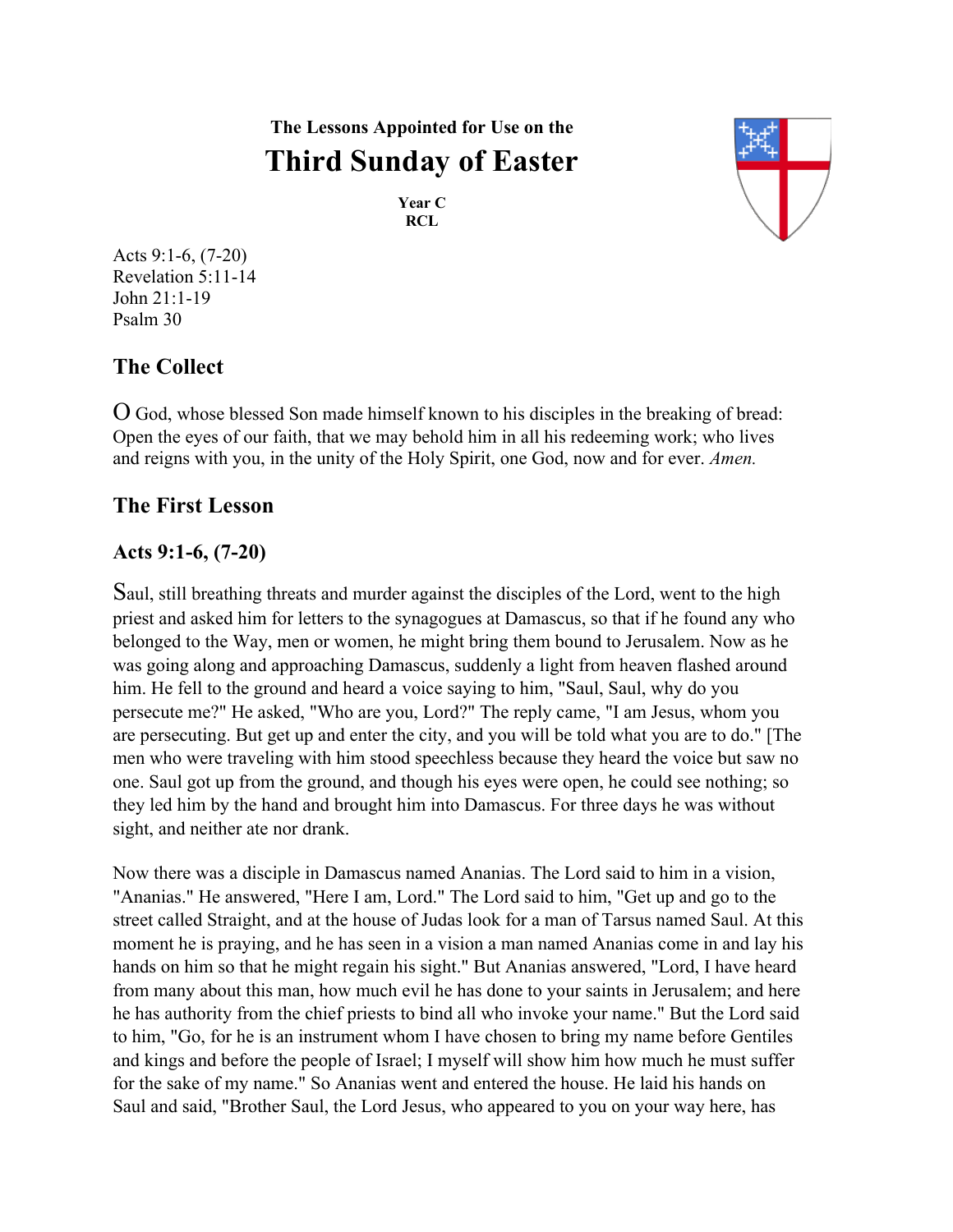sent me so that you may regain your sight and be filled with the Holy Spirit." And immediately something like scales fell from his eyes, and his sight was restored. Then he got up and was baptized, and after taking some food, he regained his strength.

For several days he was with the disciples in Damascus, and immediately he began to proclaim Jesus in the synagogues, saying, "He is the Son of God."]

## **The Psalm**

#### **Psalm 30**

#### *Exaltabo te, Domine*

| 1 I will exalt you, O LORD,                                      |
|------------------------------------------------------------------|
| because you have lifted me up *                                  |
| and have not let my enemies triumph over me.                     |
| 2 O LORD my God, I cried out to you, *                           |
| and you restored me to health.                                   |
| 3 You brought me up, O LORD, from the dead; *                    |
| you restored my life as I was going down to the grave.           |
| 4 Sing to the LORD, you servants of his; *                       |
| give thanks for the remembrance of his holiness.                 |
| 5 For his wrath endures but the twinkling of an eye, *           |
| his favor for a lifetime.                                        |
| 6 Weeping may spend the night, *                                 |
| but joy comes in the morning.                                    |
| 7 While I felt secure, I said,                                   |
| "I shall never be disturbed. *                                   |
| You, LORD, with your favor, made me as strong as the mountains." |
| 8 Then you hid your face, *                                      |
| and I was filled with fear.                                      |
| 9 I cried to you, O LORD; *                                      |
| I pleaded with the Lord, saying,                                 |
| 10 "What profit is there in my blood, if I go down to the Pit? * |
| will the dust praise you or declare your faithfulness?           |
| 11 Hear, O LORD, and have mercy upon me; *                       |
| O LORD, be my helper."                                           |
| 12 You have turned my wailing into dancing; *                    |
| you have put off my sack-cloth and clothed me with joy.          |
| 13 Therefore my heart sings to you without ceasing; *            |
| O LORD my God, I will give you thanks for ever.                  |

## **The Epistle**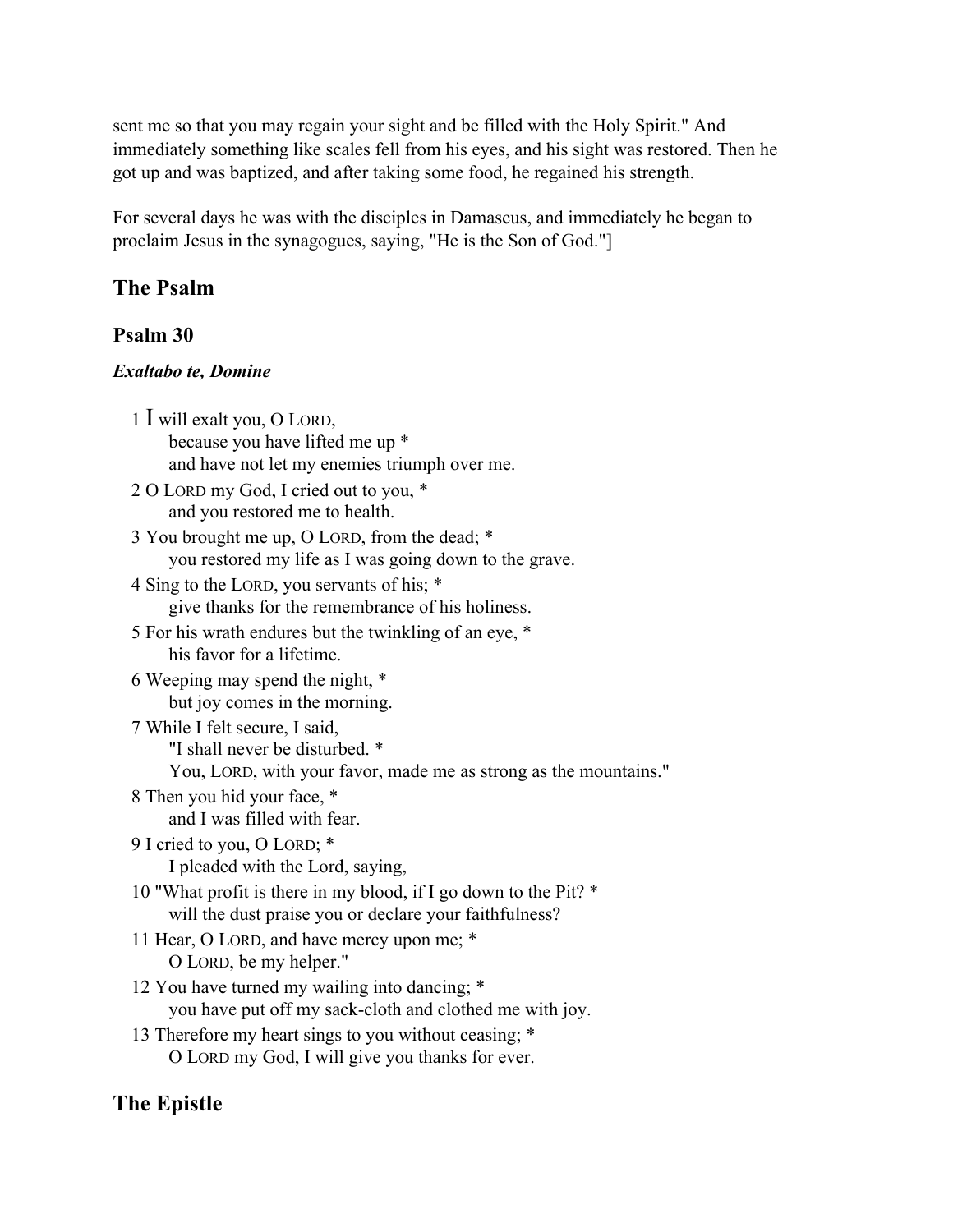### **Revelation 5:11-14**

I looked, and I heard the voice of many angels surrounding the throne and the living creatures and the elders; they numbered myriads of myriads and thousands of thousands, singing with full voice,

"Worthy is the Lamb that was slaughtered to receive power and wealth and wisdom and might and honor and glory and blessing!"

Then I heard every creature in heaven and on earth and under the earth and in the sea, and all that is in them, singing,

"To the one seated on the throne and to the Lamb be blessing and honor and glory and might forever and ever!"

And the four living creatures said, "Amen!" And the elders fell down and worshiped.

# **The Gospel**

### **John 21:1-19**

Jesus showed himself again to the disciples by the Sea of Tiberias; and he showed himself in this way. Gathered there together were Simon Peter, Thomas called the Twin, Nathanael of Cana in Galilee, the sons of Zebedee, and two others of his disciples. Simon Peter said to them, "I am going fishing." They said to him, "We will go with you." They went out and got into the boat, but that night they caught nothing.

Just after daybreak, Jesus stood on the beach; but the disciples did not know that it was Jesus. Jesus said to them, "Children, you have no fish, have you?" They answered him, "No." He said to them, "Cast the net to the right side of the boat, and you will find some." So they cast it, and now they were not able to haul it in because there were so many fish. That disciple whom Jesus loved said to Peter, "It is the Lord!" When Simon Peter heard that it was the Lord, he put on some clothes, for he was naked, and jumped into the sea. But the other disciples came in the boat, dragging the net full of fish, for they were not far from the land, only about a hundred yards off.

When they had gone ashore, they saw a charcoal fire there, with fish on it, and bread. Jesus said to them, "Bring some of the fish that you have just caught." So Simon Peter went aboard and hauled the net ashore, full of large fish, a hundred fifty-three of them; and though there were so many, the net was not torn. Jesus said to them, "Come and have breakfast." Now none of the disciples dared to ask him, "Who are you?" because they knew it was the Lord. Jesus came and took the bread and gave it to them, and did the same with the fish. This was now the third time that Jesus appeared to the disciples after he was raised from the dead.